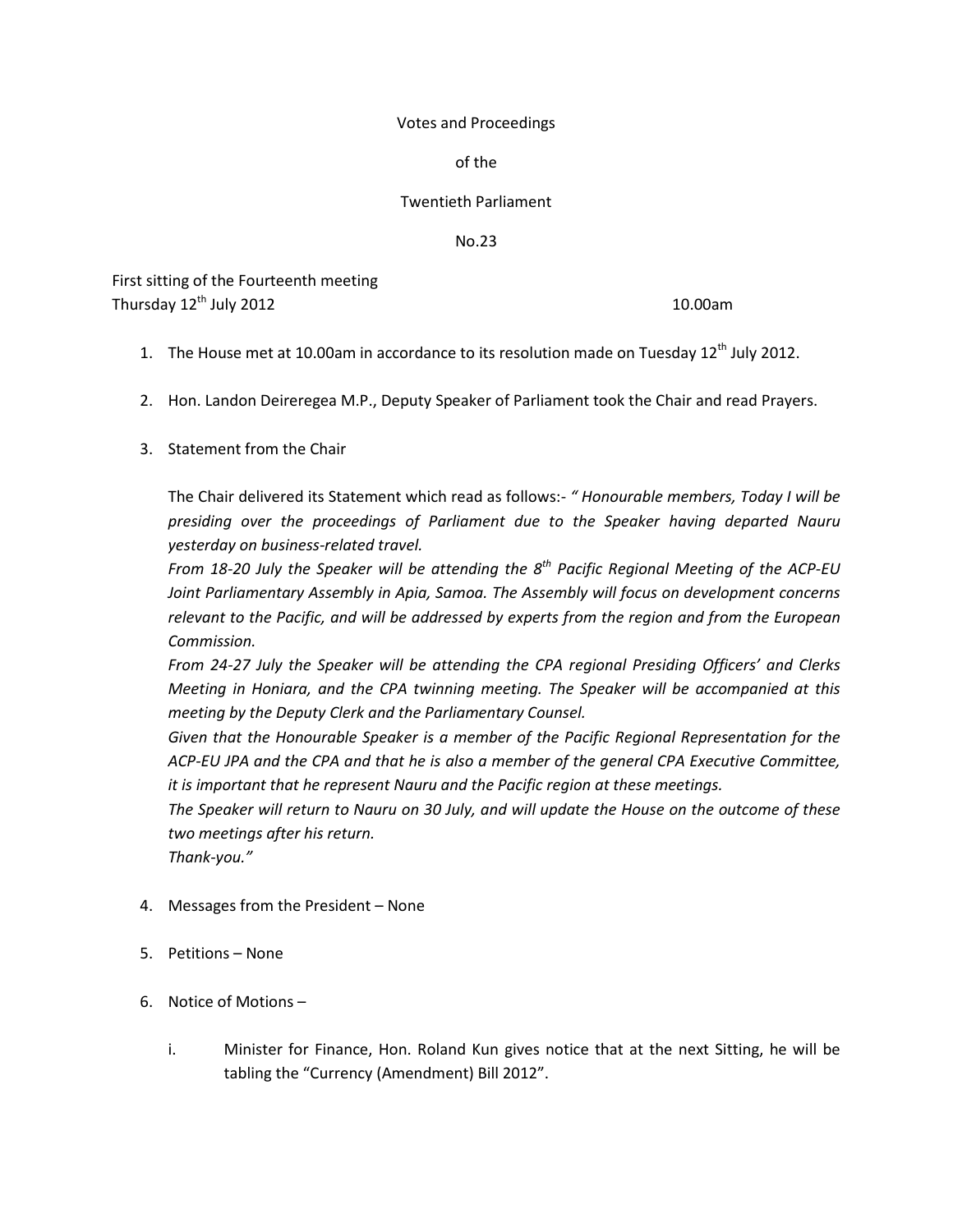Hon. Kieren Keke seconded the motion.

ii. Hon. Sprent Dabwido gives notice that at the next Sitting he will be presenting the "Private Security Bill 2012".

Hon. Keke Seconded the motion.

- iii. Minister for Justice, Hon. Dominic Tabuna gives notice that at the next Sitting he will present the "Immigration (Amendment) Bill 2012". Hon. Riddell Akua seconded.
- iv. Minister for Justice, Hon. Tabuna gives notice to present the "Criminal Procedure (Amendment) Bill 2012" Hon. Akua seconded.
- v. Minister for Justice, Hon. Tabuna gives notice to present the "Statute Law Revision Bill 2012" at the next Sitting. Hon. Akua seconded.
- vi. Minister for Foreign Affairs, Hon. Keke gives notice that at the next sitting he will be presenting the "Geneva Conventions Bill 2012". Hon. Akua seconded.
- vii. Hon. Keke gives notice that at the next sitting he will be presenting the "Chemical Weapons (Prohibition) Bill 2012". Hon. Akua seconded.
- viii. Hon. Dabwido gives notice that at the next sitting he will be presenting the "Nauru Lands Committee (Amendment) Bill 2012". Hon. Keke seconded.
- 7. Questions on Notice None
- 8. Questions without notice were asked.
- 9. Ministerial Statements and Tabling of Papers

Minister for Fisheries delivered a Statement on his recent travel to the Kingdom of Tonga on Fisheries related business. The Statement is read as follows: "*I wish to take this opportunity to inform the House on my recent official trip to the Kingdom of Tonga, the venue for this year's Ministerial Forum Fisheries Committee meeting.*

*The Minister were updated on the performance of the Forum Fisheries Agency and tuna fisheries management in general.*

*The Ministers noted the ongoing renegotiations of the Treaty between the members and the U.S. Much progress has been made especially on the financial package which is now agreed at US\$63 million for 8300 days to be fished in the combined EEZs of members.*

*Another one of the features of the meeting was the selection of a new Director General for the 17 member Agency, as the incumbent Mr. Dan Sua's term draws to an end. The officials interviewed 10 candidates for the position of Director General and provided Ministers with the top 3 candidates and made a recommendation on the most suitable candidate for the post.*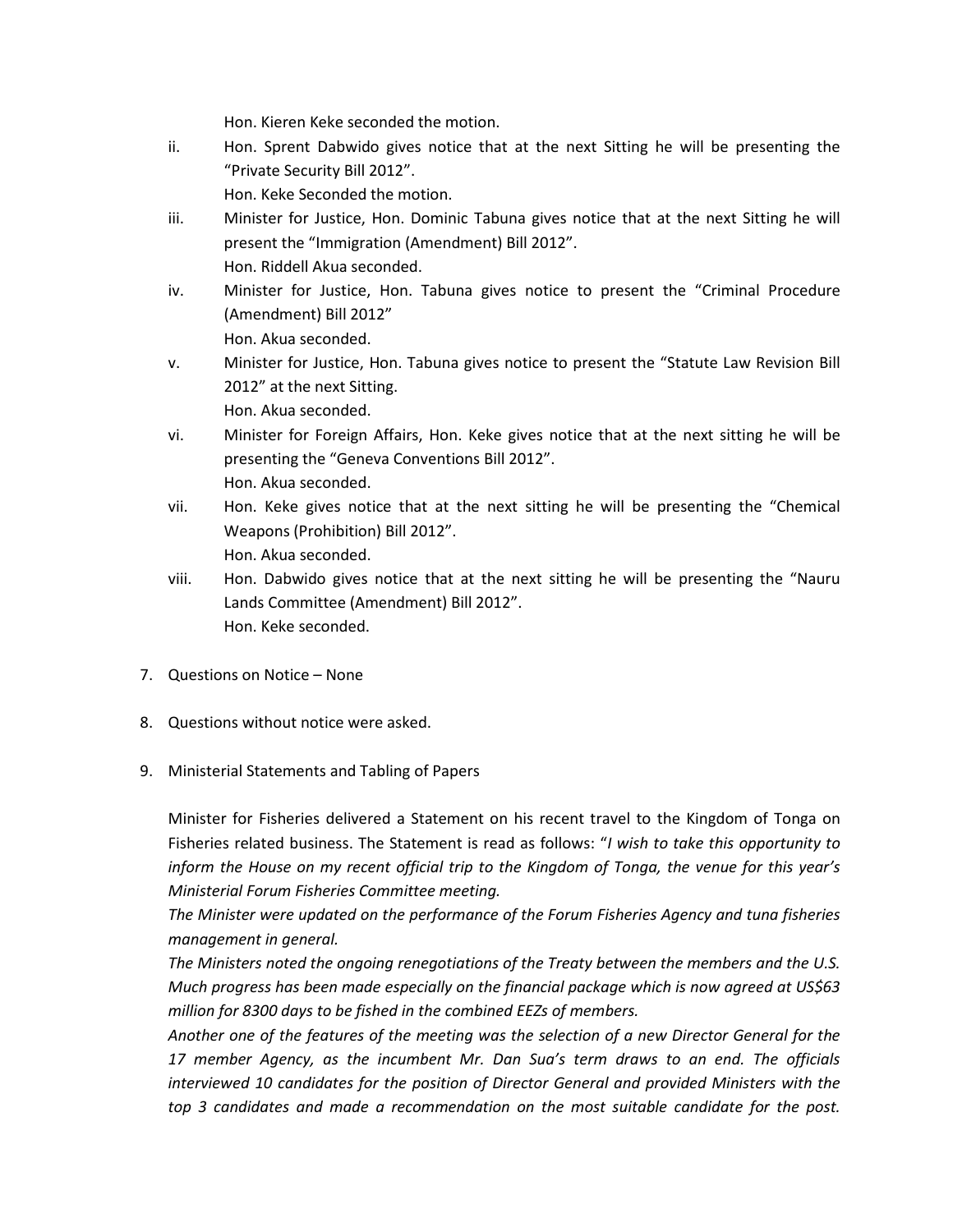*Ministers deliberated on the matter and agreed to appoint Mr James Movick from the Federated States of Micronesia as the next Director General for the Forum Fisheries Agency.*

*In conclusion Mr. Speaker, I wish to congratulate Mr. Movick for his appointment as well as thanking Mr. Sua for the exceptional work he has undertaken for the last 6 years. Tubwa*" .

Minister for Education also delivered his Tabling Statement on the Education Regulations 2012 which reads as follows: "*Mr. Deputy Speaker, I am pleased to table in this House today the Education Regulations 2012. These Regulations were made by Cabinet on 22 June 2012 in exercise of its power under section 114 of the Education Act 2011. The Regulations were published in the Gazette on 25 June 2012 in Gazette Notice No. 342, and commenced on the same day.*

*The Regulations relate to the setting of fees for the registration of non-government schools. Section 79 of the Education Act 2011 requires non-government schools to be registered. An application for registration of a non-government school is made to the Minister, and must be:*

- *a) made in the approved form;*
- *b) accompanied by the prescribed fee; and*
- *c) lodged at least 6 months before the start of the school year in which the person proposes to begin operating the school.*

*These regulations are for the purpose of setting the prescribed fee. The fees apply from the second half of this school year.*

*The fees prescribed in the Regulations have been calculated on the basis of cost recovery so that the fees do not constitute a tax.*

*The Department of Education is responsible for the management, implementation and monitoring of the registration requirements to ensure that non-government schools comply with the requirements of the Education Act 2011. In ensuring that non-government schools meet the registration requirements the department is required to undertake the following:*

- *regular checks of schools and teachers to ensure adherence to the approved curriculum and assessment requirements;*
- *development, administration and reporting on national benchmarking tools in literacy and numeracy;*
- *school reviews to ensure that non-government schools are complying with Minimum Service Standards; and*
- *teacher and principal performance assessments*

*These activities require the input and time of senior departmental officers. It is necessary that the Department undertake a cost recovery for provision of these services to non-government schools.*

*The Department has developed an estimate for these administrative costs based on the full scope of activities required to meet registration (curriculum and assessment compliance checks, staff performance appraisals, administering and marking of compulsory benchmarking tests), anticipated number of staff hours required for each of the specific tasks and the level of the officer required to undertake the tasks.*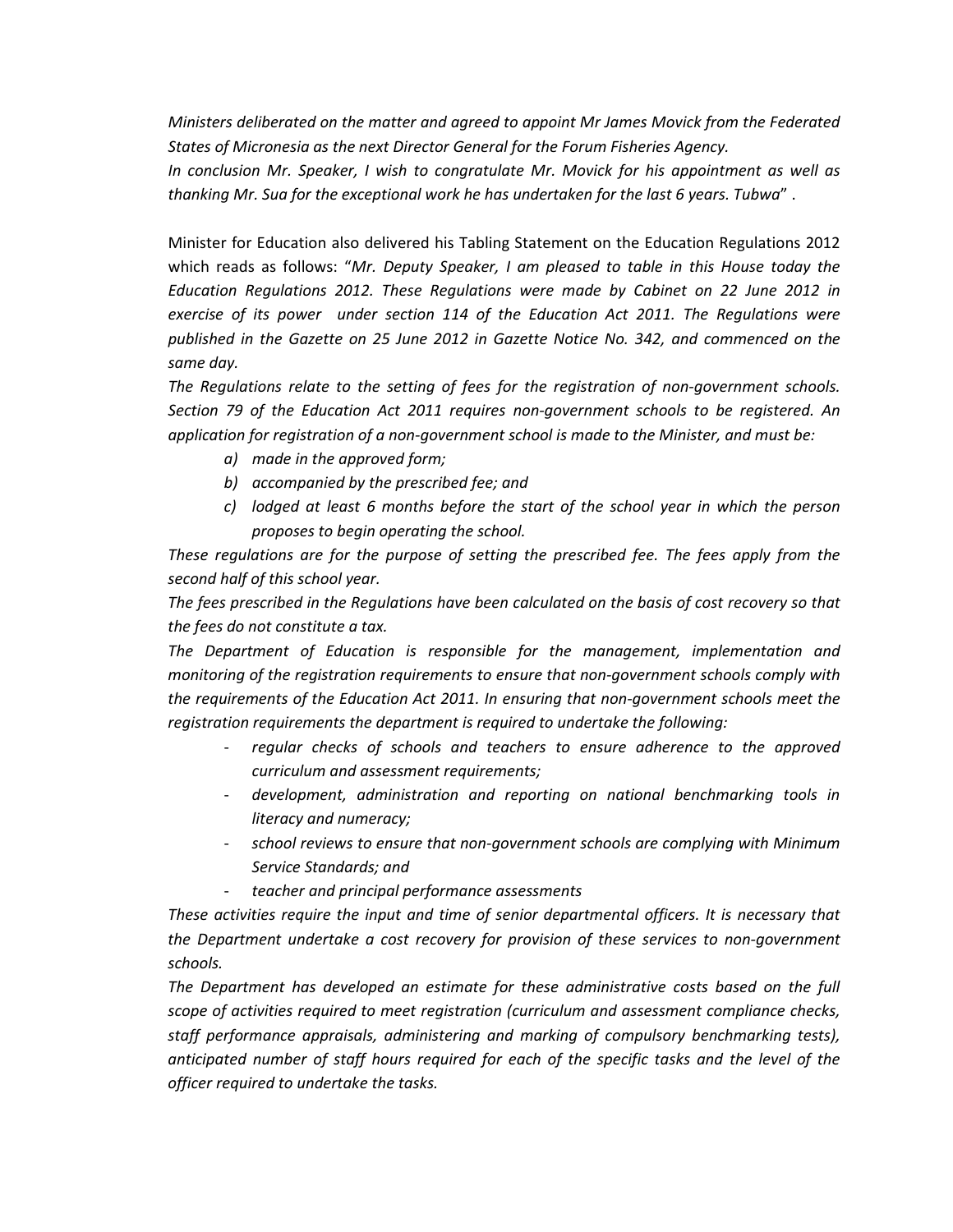*Mr. Deputy Speaker, I am also tabling with the Regulations an Explanatory Memorandum which includes notes on the meaning and intent of each provision in the Regulations. The new Regulations, together with the Explanatory Memorandum, are available on RONLAW in the 'Subordinate Legislation in Force' database (se[e http://ronlaw.gov.nr\)](http://ronlaw.gov.nr/). Thank you*".

• Hon. Batsiua moved for the papers to be put on notice.

Minister for Transport, Hon. Riddell Akua also delivered his Tabling Statement on Nauru Air Corporation (Passenger Levy) Regulations 2011 which reads as follows: *"Mr. Deputy Speaker, I am pleased to table in this House today the Nauru Air Corporation (Passenger Levy) Regulations 2011. These Regulations were made by Cabinet on 30 June 2011 and were published in Gazette Notice No. 418 on 4 July 2011.*

*The Regulations replace the previous 2006 Regulations.*

*A passenger levy was previously prescribed under the Nauru Air Corporation (Passenger Levy) Regulations 2006 as amended by the Nauru Air Corporation (Passenger Levy) Regulations 2008. However, the 2008 amendment, which increased the levy from \$25 to \$50, was problematic because it was not Gazetted as was required under the Interpretation Act 1971. This irregularity will be remedied via the Regulations Validity Bill at a future sitting. The previous regulations also contained a number of drafting flaws, and included exemptions from the levy for passengers whose travel was paid for by the Nauru Air Corporation or by the Republic.*

*The new Regulations prescribed a reduced levy of \$25 per origin to destination, regardless of the number of sectors. Under the new Regulations, the levy is not be payable in respect of passengers carried on charter flights, flights operated on behalf of another airline, or nonscheduled international flights operated by the Corporation that do not include Nauru as a point of origin or destination.*

*Under the previous Regulations, there was no power to grant waivers. The new Regulations make provision for exemptions or waivers to be granted by Cabinet in respect of a class of persons. This for example enables Cabinet to waive the levy for promotional fares, or for people on a particular flight, or for people of a certain age or status. The new regulation discontinue the exemption for passengers whose travel is paid for by the Corporation or the Republic, because it is easier to administer the levy when the airline does not need to know, at the time a booking is made and a quote is provided, who is paying for the ticket. Cabinet can, however, grant a waiver is respect of those persons if it is satisfied that there are good reasons for doing so and that the waiver could be properly administered by the Corporation.*

*The new Regulations repeal and replace the existing regulations, and provided for transition to the new regulations by applying only to tickets issued after 4 July 2011 (so even if a passenger was carried on a ticketed sector after 4 July, if their ticket was issued before 4 July then the old Regulations applied for the purpose of calculating the levy payable in respect of that passenger). The Regulations are accessible on RONLAW in the 'Subordinate Legislation in Force' database (se[e http://ronlaw.gov.nr\)](http://ronlaw.gov.nr/). Thank you."*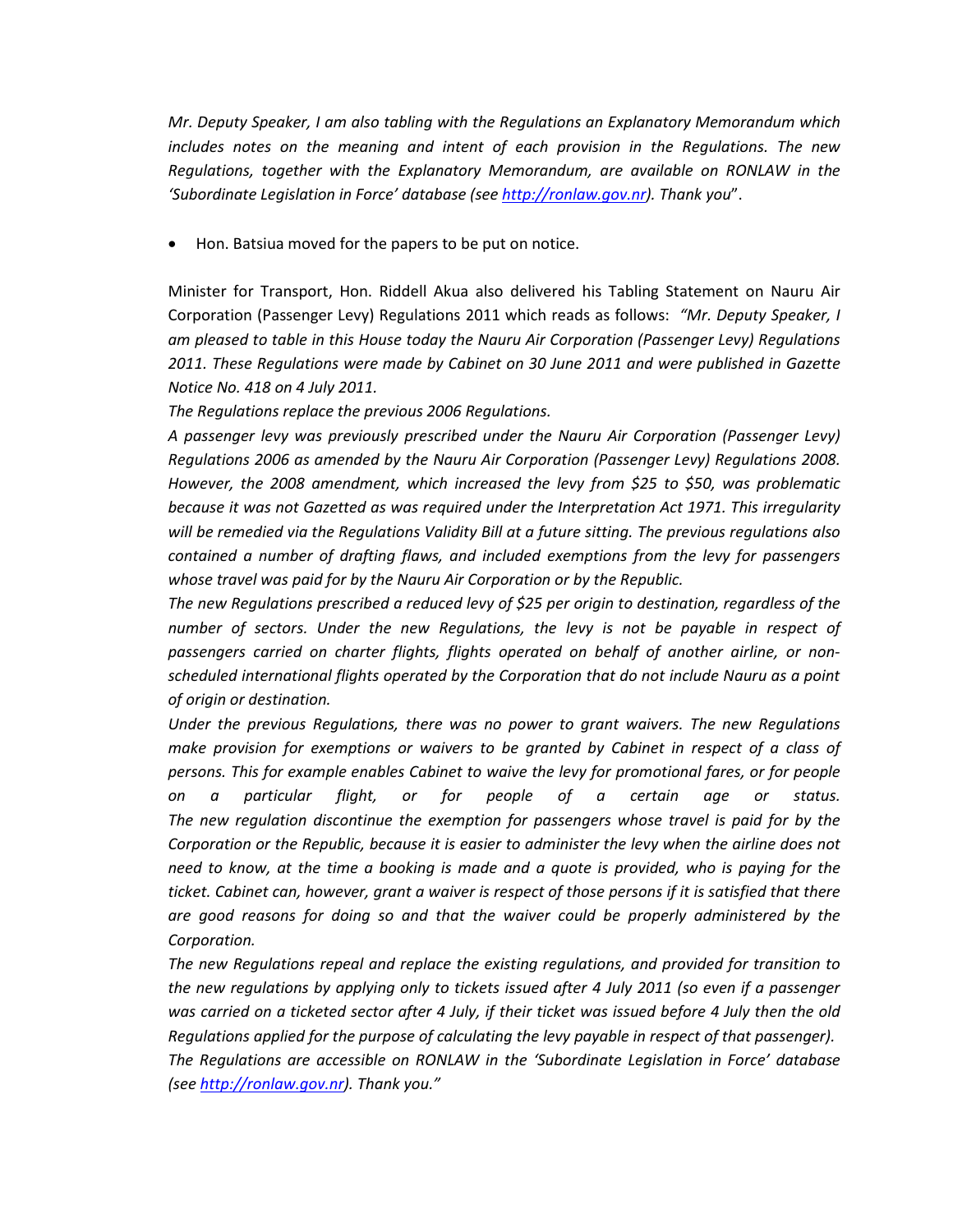Minister for Finance, Hon. Roland Kun also made a Statement regarding the Tabling of the *Gaming Regulations 2011* and *Gaming (Amendment) Regulations 2012* which reads as follows: *"Mr. Deputy Speaker, I wish today to table the Gaming Regulations 2011 and the Gaming (Amendment) Regulations 2012, as required under the Interpretation Act 2011. The Gaming Regulations 2011 were made by Cabinet on 2 December 2011, published in the Gazette on 31 March in Gazette Notice No. 175 and commenced on 1 April 2012.*

*Both sets of Regulations are made under the power conferred on Cabinet by section 31 of the Gaming Act 2011.* 

*The Gaming Act 2011 commenced on 3 December 2011. The Act creates a licensing scheme for gaming, allowing operators of bingo, sports betting, lotteries, gaming machine and other specified games to apply for a licence that will allow them to operate legally. Not all games can be licenced, only those listed in section 5 of the Act.*

*The Act allows Cabinet to make regulations prescribing a number of matters that are necessary*  to enable the Act to operate. For example, the Act specifies that an application for a gaming *licence must be made in the form prescribed by the regulations and must be accompanied by evidence of payment of the fee prescribed by the regulations. Therefore, to enable a person to apply for a gaming licence, it is necessary to make regulations prescribing other matters, but these are the essential matters that had to be prescribed so that the Act could be implemented when it commenced on 3 December 2011.*

*Accordingly, the principal Regulations made in December 2011 provide for application forms and bingo licence fees, which remained the same as they had previously been under the Bingo Licensing Act 2008. Fees for licence for games other than Bingo were not prescribed in the 2011 Regulations, because the Gaming Act 2011 did not require operators to obtain a licence for other games until 1 April 2012.*

*The amending regulations made in March 2012 simply amend the Schedule to the principal Regulations to prescribe fees for licences for games other than Bingo.*

*Mr Deputy Speaker, I am also tabling with these Regulations an Explanatory Memorandum*  which explains in more detail the provisions of the principal 2011 Regulations. Both sets of *Regulations are available on RONLAW (see [http://ronlaw.gov.nr\)](http://ronlaw.gov.nr/). Thank you."*

#### **10. Motion – to determine date for the tabling of Budget Estimates for 2012-2013**

Hon. Kun moved a motion that in accordance with Article 59(4) of the Constitution, Parliament determines that the estimates of the revenue and expenditure of Nauru for the financial year beginning 1 July 2012 must be laid before Parliament no later than the first sitting day after 1 August 2012.

Hon. Keke seconded.

Chair puts the question to the house and the house voted in favour of motion being moved.

#### **Motion – to determine the date for the tabling of Development Fund Estimates for 2012-13**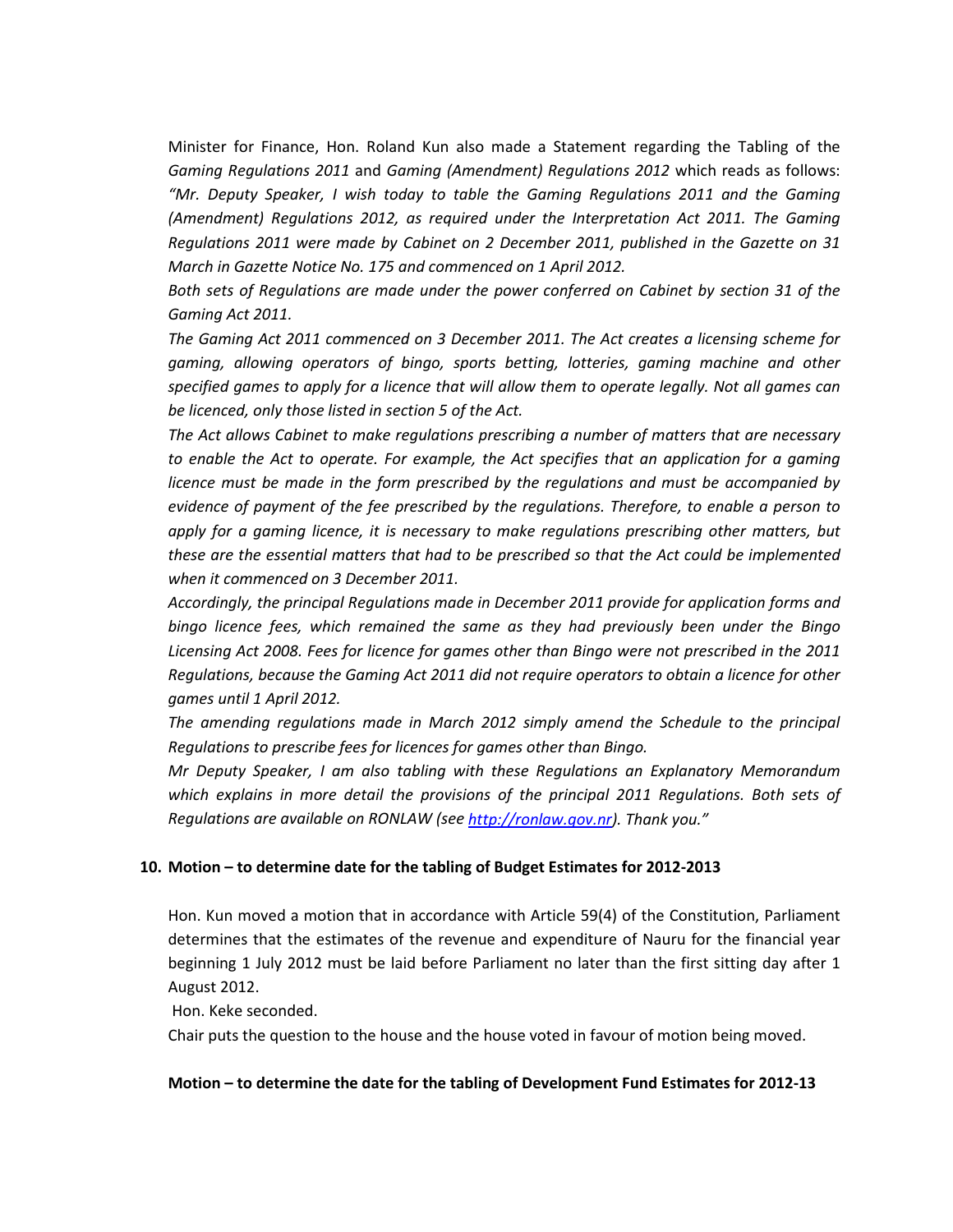Hon. Kun moved that in accordance with section 6(2)(b) of the Development Fund Act 2011 Parliament determines that the annual projections of the income and expenditure of the Development Fund for the financial year beginning 1 July 2012 must be tabled in Parliament no later than the first sitting day after 1 August 2012.

Hon Keke seconded.

Chair puts the question to the house and house voted in favour of motion being moved.

# **Motion – to determine date for tabling Development Fund Quarterly Reports 2011-12**

Hon.Kun moved that in accordance with section 8(2)(b) of the Development Fund Act 2011 Parliament determines that the quarterly reports for the first, second and third quarters of the 2011-12 financial year showing the actual income and expenditure of the Development Fund from the beginning of the financial year until the end of each quarter must be tabled in Parliament no later than the first sitting day after 1 August 2012.

Hon. Keke seconded.

Chair puts the question and house voted in favour of motion.

## **Motion – to determine date for tabling of Development Fund Annual Report 2011-12**

Hon. Kun moved that in accordance with section 7(2)(b) of the Development Fund Act 2011 Parliament determines that the annual report showing the actual income and expenditure of the Development Fund for the 2011-12 financial year must be tabled in Parliament on the first sitting day that occurs after 30 September 2012.

Hon. Keke seconded.

Chair puts the question and House voted in favour of motion.

## **Motion – Electoral (Amendment ) Bill 2012**

Hon. Dabwido seeks leave to move motion to present Electoral (Amendment) Bill 2012. Seconded by House puts the Question and members voted in favour of motion.

## **First Reading**

The Electoral (Amendment) Bill 2012 was presented and read to the House the first time.

## **Motion – Second Reading**

Hon. Dabwido moved that the Bill be read a second time

Question was put to House for the Bill to be read the second time and the house voted in favour.